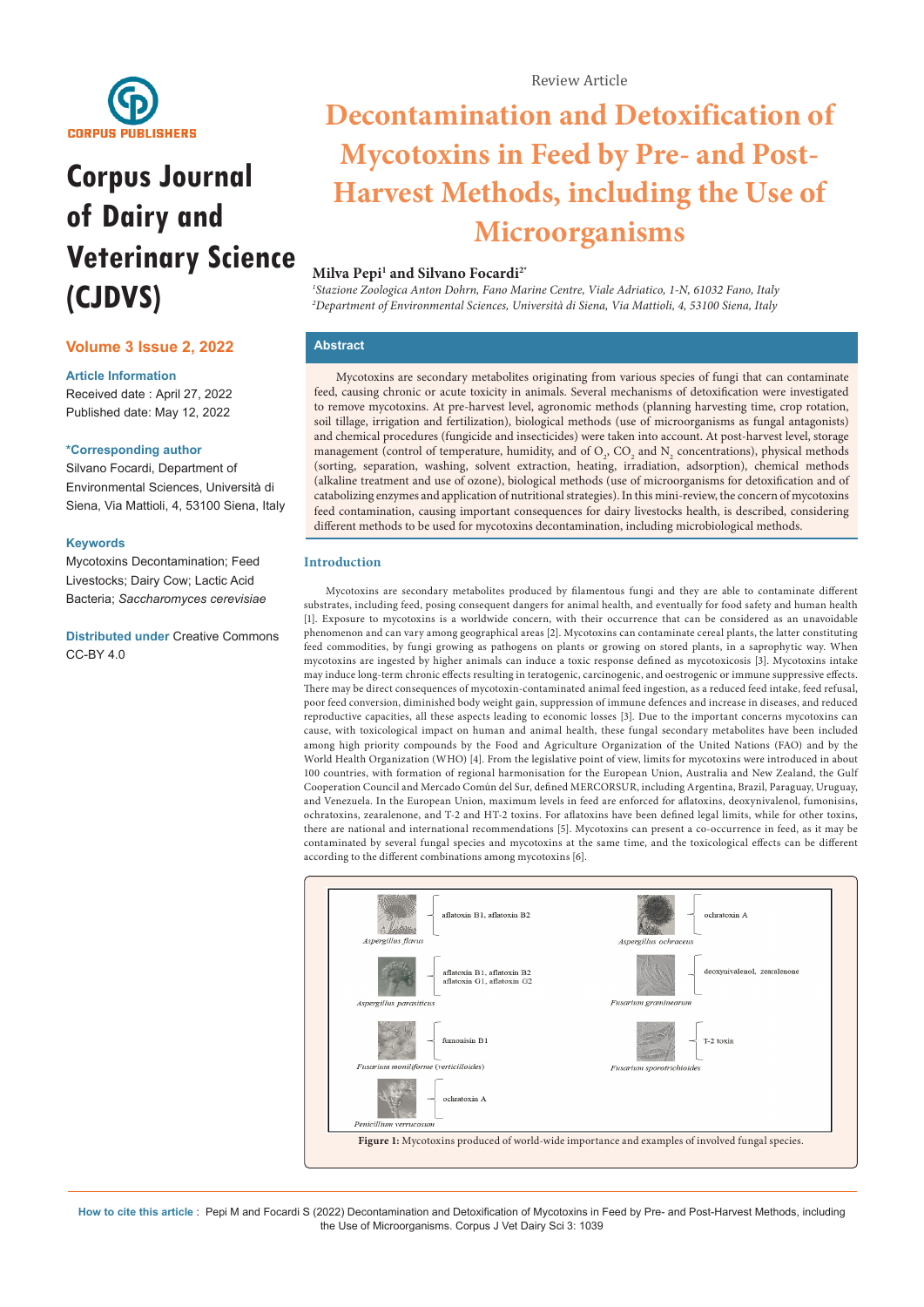

Worldwide, there is a diffuse incidence of mycotoxins contamination in feed and raw feed materials, mainly grains and grain co-products as well as other feed ingredients. The principal contaminating mycotoxins in feed include aflatoxins, deoxynivalenol, fumonisin B1, ochratoxin A, T-2 toxin, and zearalenone as reported in Figure 1, along with some examples of filamentous fungi producing mycotoxins [7,8]. Moreover, two important issues of great concern for feed safety reside in mycotoxin co-occurrence, and modified and emerging mycotoxins [9]. In this mini-review, a description of the most diffused mycotoxins is reported and a survey of methods used to counteract mycotoxin development, both at pre- and post-harvest perdiod, from field practices to storage and to the use of physical, chemical and biological methods is reported. A description of microorganisms involved in mycotoxin detoxifixation is moreover included.

#### **Fungal Growth Conditions and Mycotoxin Production**

Fungi that produce mycotoxins are very common pathogens, widespread in agricultural environments, in all regions of the world [10]. Those fungi can invade and grow on a wide range of substrates and are able to produce mycotoxins depending on diverse environmental conditions [11]. Primary fungal growth requires substrates as organic compounds to obtain synthesis of biomass and energy necessary to carry out chemical reactions and produce primary metabolites essential to growth. Secondary fungal growth, instead, starts after a period of maintained growth and can conduct to production of secondary metabolites. The latter including mycotoxis, with not significant effects on fungal growth, and maybe produced due to an excess primary metabolites precursors and serving to reduce their concentration in fungal cells [12]. The major factors that affect mycotoxin production are temperature, water activity, relative humidity, pH, type of fungal strain and substrate [13]. Concerning climate factors influencing fungal development, survival, distribution, colonization and frequency of mycotoxigenic fungi and their subsequent toxin accumulation activity, the most important are humidity and temperature, especially on the field [14]. If conditions of humidity and temperature are favorable, fungi can grow at different levels, either on the field or later during storage. During pre-harvest, on the field, fungi such as *Fusarium* dominate, due to the fact that they are hygrophilic fungal species requiring a relative humidity of 90% and above to germinate and grow. On the postharvest phase, hygrophilic fungi disappear as mesophilic and xerophylic fungal species such as *Aspergillus* spp. and *Penicillium* spp., germinate, grow and produce mycotoxins at relative humidities of 80 to 90%, and 80% and less, respectively [11]. During storage, if the humidity in the surrounding environment exceeds the equilibrium relative humidity of the substrates, the latter increase in moisture and water activity  $(a)$ causing fungal growth and mycotoxin production [15]. Table 1 reports pre- and postharvest mycotoxin development, examples of producing fungal species and optimal ranges of temperature and of water activity for mycotoxin production. Climate change can induce important environmental modifications as an increase in global temperature which is expected to rise from 1.5 °C to 4.5 °C at the end of the 21<sup>st</sup> century [16]. Moreover, increments in precipitation, heat waves and prolonged cold winter, flooding, and droughts are likely to occur. An increase of gases in the atmosphere including carbon dioxide (CO<sub>2</sub>) is also expected within the next 25 to 50 years [17].

#### Copyright © Silvano Focardi

Climate change can also influence mycotoxins production indirectly by i) increasing insect populations and global spread; ii) anticipating maturing and ripening of crops; iii) decreasing plant resilience; iv) changing host pathology due the presence of  $\mathrm{CO}_2$  in the atmosphere [17]. Environmental changes accompanied by warm and humid weathers can heavily affect storage and cause unfavorable interactions between different factors leading to accelerated grain deterioration. Storage problems are mostly expected in developing countries especially if storage conditions are not well controlled. In warm climates fungi such as *Aspergillus flavus* are expected to become the most threatening since they survive in high temperatures and cause mycotoxin production such as aflatoxins, and in regions with high humidity and damp atmospheres, the risk of fungal invasion in stored grains also increases [18]. Important changes of environmental conditions can reduce grains resistance to fungal attacks, inducing an increase of fungal growth and mycotoxin production in storage. The formation of hotspots during storage is also expected, with increases in intragranular  $\text{CO}_2$  and respiration in cereals, which cause higher  $\text{a}_{\text{w}}$  values in stored cereals [18]. It is thus highly crucial to store crops and grains in controlled storage facilities with the aim to maintain a safe temperature and humidity levels and provide proper aeration systems to maintain grain quality and protect it from fungal attacks and mycotoxin contamination [19,20].

#### **Mycotoxins Prevention**

The prevention of mycotoxin formation in the field is supported by proper crop rotation and fungicide administration at the right time. In case of toxin manifestation, specifical measures against certain types and groups of toxins are required for detoxification approaches to mitigate mycotoxin contamination of feedstuffs and compound feed [27]. Proper field practices are necessary as the majority of fungi are considered as phytophathogens as they infect the plants on the field, so management of contamination during pre-harvest is extremely important since it presents the first route of mycotoxin introduction into food. Generally, fungi that dominate on the field are species of *Fusarium* spp., *Cladosporium* spp., and *Alternaria* spp. On the other hand, *Aspergillus* spp. and *Penicillium* spp. can be found on field but at low rates and in general, the extent of contamination is expected to be higher wherever climatic conditions are in principle favorable to mycotoxin contamination [28]. While it is impossible to completely prevent mycotoxin development at preharvest, it is still extremely important to develop strategies that aim at reducing contamination during this phase. Those strategies should be of a high priority since decreasing the inoculum concentration at pre-harvest is considered crucial to the quality of the subsequent product. Therefore, in order to adopt proper strategies, a sufficient understanding of the toxigenic fungi, type of crops, field management, and harvesting practices should be applied [29]. In the field, many factors can contribute to mycotoxins presence such as drought stress, insect infestation, heat, poor soil fertility, and delayed harvesting. Proper field practices include field preparation and management before planting, and field and crop management after planting. Field preparation before planting is crucial to control fungal attack and mycotoxin contamination and it includes; tilling and deep plowing, crop rotation, timing the production cycle, and the use of high-quality seeds or disease-resistant cultivars. Tilling and deep plowing are essential to remove any

| <b>Period of Onset</b> | <b>Mycotoxins</b>            | <b>Examples of Mycotoxin</b><br><b>Producing Fungal</b><br><b>Species</b> | <b>Contaminated Feed</b><br><b>Commodities</b> | Optimum Temperature (°C)<br>for Mycotoxin Production | <b>Optimum Water</b><br>Activity $(a_$ )<br>for Mycotoxin<br>Production | References |
|------------------------|------------------------------|---------------------------------------------------------------------------|------------------------------------------------|------------------------------------------------------|-------------------------------------------------------------------------|------------|
| pre-harvest            | deoxynivalenol               | Fusarium graminearum                                                      | corn, wheat, barley, oats                      | $25 - 30$                                            | $0.98 - 0.99$                                                           | $[21]$     |
| pre-harvest            | fumonisin B1                 | Fusarium moniliforme<br>(verticilloides)                                  | corn, wheat, sorghum, barley,<br>oats          | $15 - 30$                                            | $0.90 - 0.995$                                                          | $[22]$     |
| pre-harvest            | T-2 toxin                    | Fusarium<br>sporotrichioides                                              | wheat, barley, corn, rye, millet,<br>oats      | $20 - 30$                                            | $0.98 - 0.995$                                                          | [23, 13]   |
| pre-harvest            | zearalenone                  | Fusarium graminearum                                                      | maize, wheat, barley, rye                      | $25 - 30$                                            | $0.96 - 0.98$                                                           | $[21]$     |
| post-harvest           | aflatoxins B1, B2            | Aspergillus flavus                                                        | corn, wheat                                    | $28 - 35$                                            | $0.95 - 0.99$                                                           | [24, 21]   |
| post-harvest           | aflatoxins B1, B2,<br>G1, G2 | Aspergillus parasiticus                                                   | corn, wheat                                    | 33                                                   | $0.95 - 0.99$                                                           | $[21]$     |
| post-harvest           | ochratoxin A                 | Aspergillus ochraceus                                                     | wheat, maize, barley, oats                     | $25 - 30$                                            | $0.96 - 0.98$                                                           | $[24-26]$  |
| post-harvest           | ochratoxin A                 | Penicillium verrucosum                                                    | wheat, maize, barley, oats                     | 25                                                   | 0.95                                                                    | [24, 21]   |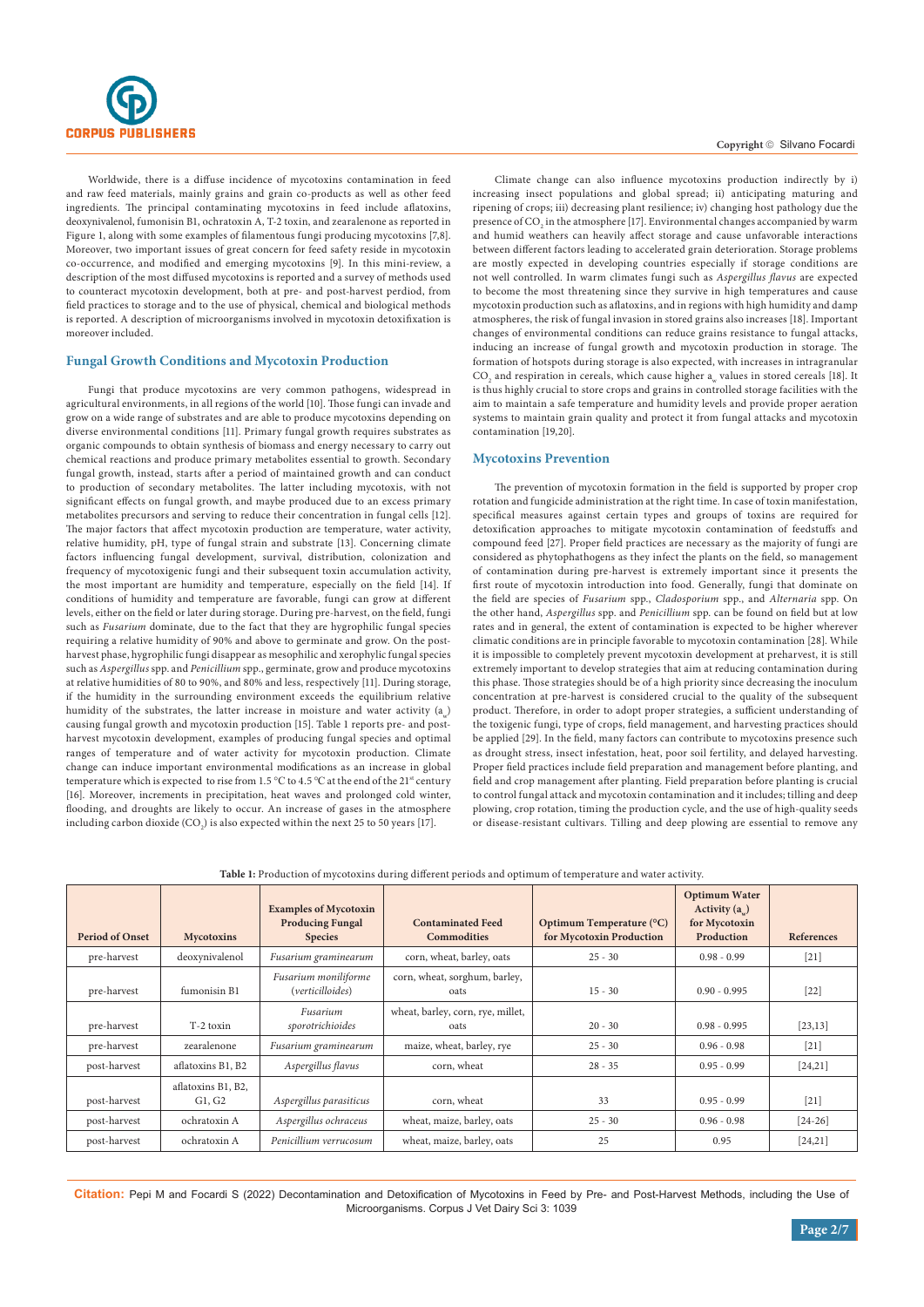

remaining plant material. Previous crop residues that persist on the ground eventually deteriorate and harbor soil-borne fungi increasing their readiness to invade any new crops. So plowing buries the debris underground making them inaccessible to fungal inhabitation [30]. Tilling may also increase water availability to crops by minimizing the compressed layers of soil [31]. On the other hand, crop rotation prevents fungal species build-up and it has been shown that mycotoxin contamination is higher in plots where the same crops are grown over consecutive years since molds that might be well-established on a plant can prevail from a year to another if the same kind was planted continuously. Planning the dates of planting and timing the production cycle are crucial as well to achieving vigorous crops at harvest. It is specifically critical to plan this cycle ahead of time to prevent early or late maturing of the plant and avoid the harvest at a time of rainfall or high relative humidity [30,32]. Seeds used for planting are of extreme importance too, since they are the foundation of any new crop.

Therefore, good seed quality contributes to the growth of healthy plants that can withstand fungal attacks. Seeds must be inspected to ensure the absence of any disease or pest attack, otherwise, they will not germinate or they will be prone to fungal invasions that will successively increase the risk of mycotoxin contamination. Using resistant cultivars, on the other hand, may present a successful approach to prevent disease and control toxin contamination. At present, there are not totally resistant varieties, but partially resistant ones exist that can be used, but those do not provide protection against all genera of fungi. Partially resistant seeds are also mostly effective in cooler temperature climates, while, the resistance is needed to a bigger extent in tropical and sub-tropical regions where fungal infections are more frequent [30]. After planting, facilitating the growth of healthy plants by implementing proper field practices and reducing stress on the crops minimizes fungal growth and mycotoxins production. This stage includes the use of fertilizers, appropriate irrigation methods, weed and insect control, chemical control, and biological control [33]. The use of fertilizers improves plant health and maintains its resistance towards disease and fungi. Nutrient availability is very important for plant vigor and lack of proper plant nutrition leads to breaking in the stem of the plant making it more exposed to fungal invasion. So, in case nutrients were deficient in the soil, fertilizers can be used to increase soil fertility. Appropriate irrigation can also prevent mycotoxins accumulation and it includes two main aspects; irrigation timing and method. Proper timing can prevent drought stress that results in plant cracking and facilitates fungal spores' entrance. The irrigation method, in which splashing is controlled is also essential to prevent fungal spreading [30]. Weed and insect control is also crucial to prevent disease in crops and further fungal invasion. Weeds contribute to contamination by acting as reservoirs of fungal inoculum and by competing for water and nutrients with the crops hence rendering them weak. Therefore, weed removal should be continuously practiced. Insects, on the other hand, can cause fungal dissemination and make the grains more vulnerable to infection by causing physical damage. Hence, it is important to keep the area clean from plant debris, since removing any residual plants or vegetable matters makes food unavailable for rodents and reduces pest attack possibilities. The application of insecticides at appropriate doses, as well, can help control the frequency of attack.



The mycotoxigenic fungi in field can be counteracted by biological systems based on strategies that can compete in field environments. Several microorganisms have been reported as bio-control agents of *A. flavus* and aflatoxin in pre-harvest conditions. Treatment of soil with non-toxic strains of *A. flavus* and *A. parasiticus* significantly reduced aflatoxin contamination. Soil treatment with atoxic F. verticillioides evidenced beneficial effect avoiding growth of fungal strains producing fumonisin B1. Moreover, a reduction of saprophytic colonization and sporulation of toxic strains of the species *F. verticillioides* and *F. proliferatum* in maize residues by non-pathogenic *Fusarium* species was observed. Fungal antagonists evidenced the ability to cope with toxic fungi and this is related to macro- and micro-climatic conditions in the antagonist–pathogen interaction. Optimal results for mycotoxin bio-control depends on the ability of non toxic agents to colonize the target substrate and to be active under different environments in the field [19,20]. Figure 2 reports several examples of preharvest mycotoxin treatment.

#### **Strategies to Reduce and Detoxify Mycotoxins**

Mycotoxins control can be regulated by various detoxification strategies, including physical and chemical methods, nutritional procedures, and biological interventions, the latter focusing on the use of both prokaryotic and eukaryotic microorganisms. Figure 2 includes several examples of post-harvest mycotoxins treatments. Physical methods allowing mycotoxin detoxification can include sorting and separation that are processes based on the not uniform distribution of mycotoxins and on the isolation of mycotoxins-contaminated feed. In this context, the interventions of flotation, decortication and manual sorting are effective in the removal of high percentages of mycotoxins from feed. Aspiration and gravity separation in wheat can reduce the deoxynivalenol content [34]. Contaminated maize and wheat can be dectected by using near-infrared spectroscopy and optical visual sorting [34]. Depending on hydrophilicity and lipophilicity, mycotoxins can be separated by washing with water or extracted by using organic solvents [35]. Procedures of floating and washing with water can remove aflatoxins, zearalenone, fumonisin and tricothecene [35]. The use of solvents as hexane-aqueous acetone-water and dimethyl ether can eliminate almost the total content of aflatoxins in oil crops [34]. A physical method consisting in thermal treatment has been used for mycotoxin decontamination in feed for many years. Nevertheless, the efficiency of the thermal treatments depends on the chemical structure of mycotoxins. Aflatoxin B1, deoxynilvalenone, zearalenone and fumonisin B1 are heat-stable compounds with decomposition temperatures higher than 150 °C, thus needing excessive amounts of energy and very high temperatures that could reduce the nutritional values of feed commodities [36]. Thinking on an industrial scale, an advantageous method for mycotoxin removal is represented by irradiation, divided into ionizing radiations as x-rays, γ-rays, electron beam, and non-ionizing radiations represented by ultraviolet rays, infrared and microwave [37]. Irradiations on feed and feed commodities can reduce or eliminate mycotoxins by inducing physical, chemical and biological effects [37]. Aflatoxin B1, deoxynivalenol, zearalenone, fumonisin B1 can be decomposed, reduced or inactivated by irradiation [38]. The physical process of adsorption is a very important approach that is based on the use of adsorption binders forming complexes with mycotoxins. The largest group of mycotoxin adsorbents are represented by aluminosilicate minerals, including bentonite, montmorrilonite, zeolite, hydrated sodium calcium aluminosilicate, kaolin, etc. [39]. Efficiency of bindind depends on the surface area, charge distribution, and pore size of adsorption binders and on the charge distribution, polarity and shape of each mycotoxin. As an example, the ionic charge of aflatoxins allows clay minerals such as bentonite, illite, zeolite and kaolin to remove them from feed with a high efficiency [40]. In ruminant feed, bentonite or montmorillonite allow depletion of aflatoxins and zearalenone. Bentonites represent promising adsorbents for high-efficient removal of mycotoxins from animal feed, and the are eco-friendly, low-cost and highly efficient as mycotoxins adsorbents [41]. The one dioctahedral bentonite (1m588) is an adsorbent authorized since 2009 as an anti-aflatoxin additive by the EU Regulation [42]. Trioctahedral bentonite could adsorb more than 90% of zearalenone and fumonisin B1 [43]. Increasing of adsorbing properties of raw montmorillonite transforming to modified montmorillonite, improves aflatoxins adsorption from 0.51 mg  $g^{-1}$  to 2.78 mg g<sup>-1</sup> and zearalenone adsorption from 0.00 mg g<sup>-1</sup> to 8.54 mg g<sup>-1</sup> [44]. The binder Amdetox™ is comprised of hydrated sodium calcium alumino-silicate modified by cethypyridinium chloride and intercalation with β-glucan, and this modification increases the surface area of hydrated sodium calcium aluminosilicate, maximizing the binding of mycotoxins and avoiding nutrients adsorption [45].

Second generation adsorbents have been originated from the cell wall components of microorganisms. A common adsorbent that cannot be used by gut microorganisms is represented by glucomannan that strongly adsorbs toxic substances and in particular esterified glucomannan is a broad-spectrum absorbing mycotoxins evidencing a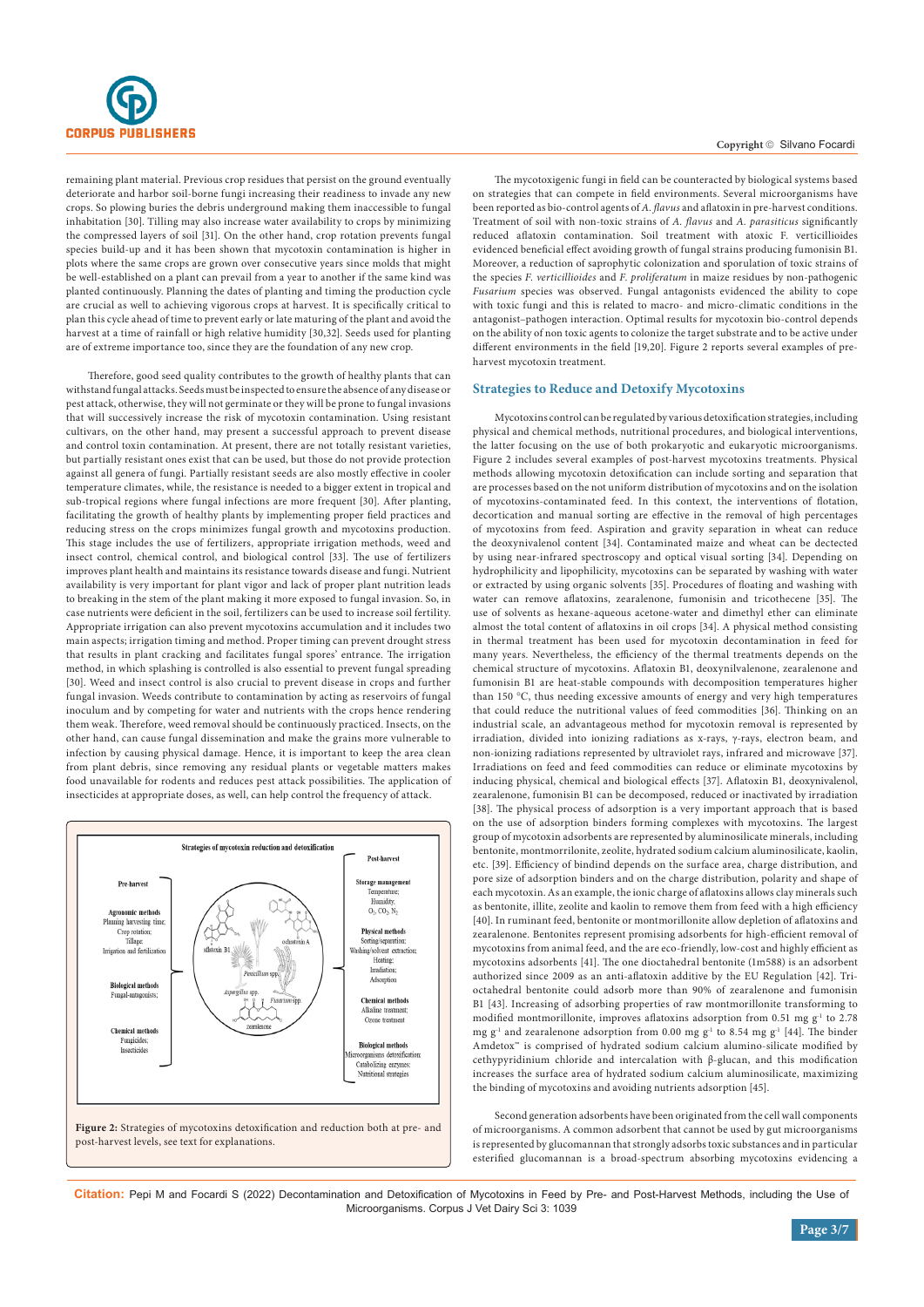

high efficiency in mycotoxins adsorption corresponding to 95%, 75%, 59% and 12% for aflatoxins, zearalenone, fumonisin B1 and deoxynivalenol, respectively [46]. An effective zearalenone inactivation was evidenced in the presence of the adsorbent β-Dglucan chains obtained from yeast cell walls [47]. Inactivated yeast cell walls decrease aflatoxins and deoxynivalenol synthesis of 82% and 93%, respectively [48]. Another general absorbent is represented by activated charcoal, a general adsorbent very active in liquid moieties. In presence of mycotoxins, activated charcoal evidenced reduction of aflatoxins, zearalenone and deoxynivalenol. In an *in vitro* experiment, activated charcoal addition of 2% decreases zearalenone availability from 32% to 5% [49]. Polyvinylpyrrolidone evidences good adsorption *in vitro* conditions, with adsorption of 0.3 mg g<sup>-1</sup> of zearalenone [50]. Acid treated durian peel, an agricultural waste with adsorption properties, absorbs aflatoxin B1, zearalenone both at concentrations of 98.4%, and fumonisin B1 at 86.1% [51]. Magnetic materials as magnetic carbon nanocomposites remove mycotoxin wuth the 90% of aflatoxin B1 removed in 180 minutes [52]. An interesting substrate to be used to remove mycotoxins is represented by cross-linked chitosan polymers that was able to absorb 73% of aflatoxin B1, 94% of zearalenone and 99% of fumonisin [53].

Microbial absorbents were moreover investigated, with lactic acid bacteria and as the yeasts the most representatives. Bacterial cells of the species *Lactobacillus casei* evidenced an important reduction of aflatoxin in the intestinal tract [54]. *Lactobacillus plantarum* strain F22 depleted aflatoxin B1 by an adsorption rate of 56.8% [55]. Mixed cultures of different lactic acid bacterial strains evidenced a higher efficiency in decontaminate from aflatoxins, as respect to the activity of a bacterial monoculture [56]. Chemical methods for mycotoxin transformation in less or non toxic compounds includes alkaline treatment, ozone treatment and the use of other chemical compounds. Alkaline treatments use alkaline chemicals as ammonia, sodium hydroxide, potassium hydroxide, and others, that are able to destroy mycotoxins developed in feedstuff [57]. The chemical pathway in case of aflatoxin B1 allows alkaline chemicals to open base hydrolysis the lactone ring structure of the mycotoxin molecule by basic hydrolysis, producing coumarin sodium salt that can be elimnated by washing with water [34]. Aflatoxin B1 is currently removed from feed by using ammoniation and hydroxide salts treatments, with a removal percentage higher than 95% [58]. Toxicity of deoxynivalenol resides in the epoxide at C-12 and C-13, the latter can be destroyed by alkaline treatment [59]. Deoxynivalenol can be reduced by 83.9% in feed commodities [34]. Ozone treatment is an effective detoxification procedure able to change mycotoxins structures. The ozone is used along with other oxidizers such as hydrogen peroxide, sodium and calcium hypochlorite, chlorine and others [60]. Aflatoxins, deoxynivalenol, zearalenone, fumonisin B1, all can be degraded by ozone [61,62]. Aflatoxins B1, B2, G1, and G2 were all degraded by ozone [63]. Ozone treatment in corn revealed a reduction of aflatoxins equal to a value from 92% to 95%, of deoxynivalenol by values in a range from 70% to 90% and a depletion of 90.7% of zearalenone [64]. Several other oxidizers resulted effective in degrading mycotoxins, as in the case of sodium hypochlorite [65] and hydrogen peroxide [66].

The use of biological methods to remove mycotoxins from feed and feed commodities highlights evident advantages and represents an environmentfriendly approach. Microorganisms act against mycotoxins by degrading their toxic groups thus producing less toxic or non toxic products. Biological transformation approaches by microorganisms for the detoxification of aflatoxin B1 were recovered in filamentous fungi *Aspergillus niger* strains FS10 and RAF106, with aflatoxin B1 detoxification efficiencies corresponding to 98.65% and 88.59%, respectively [67,68]. *Aspergillus* sp. strain (NJA-1) showed the capability to degrade deoxynivalenol with a biotransformation efficiency of 94.40% [69]. Fungal strains of *Aspergillus* spp., *Rhyzopus* spp. and *Penicillium* spp. are particularly effective for ochratoxin A removal [70]. The yeast *Saccharomyces cerevisiae* strain ŁOCK 0119 highlighted the capability to degrade aflatoxin B1 with a biotransformation efficiency of 69.00% [71] and *S. cerevisiae* strains IS1/1 and SC82 evidenced biotransformation of fumonisin B1 with efficiencies of 22% and 50%, respectively [72]. The concentration of the T2-toxin after 24 h of incubation with *S. cerevisiae* strains was reduced by 61% of the initial concentration [73]. Another yeast strain assigned to the species *Trichosporon mycotoxinivorants*  showed the capability to degrade ochratoxin A and zearalenone in feed [74]. Bacteria of the species *Bacillus subtilis* strains JSW-1 and UTBSP1, were able to degrade aflatoxin B1 with efficiecies of 67.20% [75] and 95.00% [76], respectively; *B. subtilis* strain ASAG 216 evidenced an efficiency of 81.10% for deoxynivalenol degradation [77]; a *B. subtilis* strain and *B. subtilis* strain ANSB01G evidenced the 100.00% and the 88.65% degradation of zearalenone, respectively [78]. Other strains of the genus *Bacillus* evidenced the capability to biotransform aflatoxin B1, including *B. velezensis* strain DY3108 with a biotransformation efficiency of 91.50% [79]; *B. shackletonii* strain L7 92.10% [80]; *B. licheniformis* strain CFR1 with a biotransformation efficiency of 94.70% [81]. A strain of the species *B. natto* was able to degrade zearalenone with an efficiency of 87.00% [82]; *B. pumilus* strain ES-21 and *B. amyloliquefaciens* ZDS-1 evidenced both a zearalenone degradation capability of 95.70% [83,84]. Fumonisin B1 was biotransformed by the three strains *Bacillus* spp. S9, S10 and S69, with an efficiency of biotransformation from 43% to 83% [85]. Strains *Bacillus* spp. showed significant T-2 toxin biodegrading capacity, leading to an 88% decontamination in substrates artificially contaminated with mycotoxin [86]. A strain of the species *Pseudomonas putida* showed an aflatoxin B1 biotransformation efficiency of 90.00% and strain *Pseudomonas* sp. Y1 evidenced the 100.00% removal of deoxynivalenol. Aflatoxin B1 was removed by *Stenotrophomonas* sp. strain CW117 with an efficiency of 100.00% and by *Escherichia coli* strain CG1061 at 93.70%. Deoxynivalenol was biotransformed by *Devisia insulae* strain A16 and by *Eggerthella* sp. strain DII-9, with efficiences of 88.00% and 100.00%, respectively. *Flavobacterium aurantiacum* strain B-184 was able to irreversibly remove aflatoxins from solutions [87]. *Desulfitobacterium* sp. strain PGC-3-9 strain completely de-epoxidated HT-2, deoxynivalenol, nivalenol and 15-acetyl deoxynivalenol, and efficiently eliminated deoxynivalenol in wheat grains under aerobic and anaerobic conditions. This bacterial strain may be used for the development of detoxification agents in the agriculture and feed industries and the isolation of de-epoxidation enzymes [88].

In the case that the use of microorganisms for mycotoxin detoxification is critical because microorganisms features dealing unsuccesful processes or damages to animals, the use of purified enzymes for mycotoxins biodegradation is suggested [34]. Two genes capable of synthesizing enzymes for the degradation of fumonisin B1 by the bacterium *Sphingopyxis* sp. have been isolated and expressed in heterological terms, highlighting the effect of these gene-encoded enzymes to detoxify fumonisin B1 [89,27]. Fungi are able to produce enzymes as laccase and oxidase with a high potential for aflatoxin B1 degrading capability [90]. Moreover, a specific enzyme designated for aflatoxin B1 detoxification named aflatoxin-detoxifizyme, was obtained from the fungus *Armillariella tabescens* and evidenced the capability to degrade aflatoxin B1 and consistently reduce its mutagenic effect [91,92]. Cloning and recombinant expression of the gene of laccase evidenced a 55.00% degradation of aflatoxin B1 [93]. A high efficiency in aflatoxin B1 degradation was also evidenced both in an aflatoxin degrading enzyme from *Bacillus shackletonii* strain L7 and in the enzyme aflatoxin degrading from *Myxococcus fulvus* strain ANSM068 [80,94]. Peroxidase such as manganese peroxidase and lignin peroxidase pointed out the potential for deoxynivalenol degradation [95,96]. The enzyme laccase has the capability to degrade zearalenone [97]. The enzyme fumonisin carboxylesterase FumD can degrade fumonisin B1[98]. Nutritional strategies help mitigation of the mycotoxicoses. Glutamate, cysteine and glycine can be used for the synthesis of glutathione that is involved in the detoxification processes [34]. Mycotoxins are able to cause oxidative stress, a serious mechanism of cytotoxicity. Antioxidants added to mycotoxin-contaminated feed increase the resistance of livestock to mycotoxins. Superoxide anion, the dangerous product of oxidative stress, can be scavenged by antioxidant substrates as selenium, precursors and vitamins A, C, E. These substances were used against mycotoxins toxicity. Selenium addition in animal diet allow protection against aflatoxin B1 toxicity [99]. Selenium counteracts the immunosuppressive activity of deoxynivalenol. Dietary supplement of vitamin B1 reduced the toxicity of *Fusarium* spp. strains. Vitamin E counteracts fumonisin B1 negative effects and ascorbic acid reduced damages to DNA caused by ochratoxin A and zearalenone. Carotenoids are excellent antioxidants, including carotene and xanthophylls, have the capability to counteract damages of aflatoxin B1 [100]. Silymarin and curcumin alleviate mycotoxins effect [101]. Butylated hydroxytoluene is a dietary antioxidant reducing the toxic effects of aflatoxin B1 by inducing glutathione and inhibiting cytochrome P450 [102]. Quercetin counteract toxicity of aflatoxin B1 and resveratrol increase the antioxidant activity [103]. Methionine can alleviate the deoxynivalenol effects and other compounds as soybean isoflavone extract efficiently protects against fumonisin B1 [104,34].

#### **Conclusions**

Mycotoxins originated by filamentous fungi contaminating feed and feed commodities are a serious concern for human and animal health and can cause economic loss. Production of mycotoxins as secondary metabolites depends on temperature and humidity. Climate change likely can increase mycotoxins productions in the next years. Pre- and post-harvest interventions can represent valid supports to detoxify different substrates from mycotoxins. Physical, chemical and biological processes can be used to deplete mycotoxins concentrations. Among biological interventions, microorganisms, including bacteria, yeasts and multicellular fungi, can represent sustainable and effective methods for mycotoxin removal. Nevertheless, the most advantageous procedure is represented by combination different approaches, as interventions by agronomic methods, physical and chemical processes and by using biological methods, focusing on microorganisms and on the eventual use of purified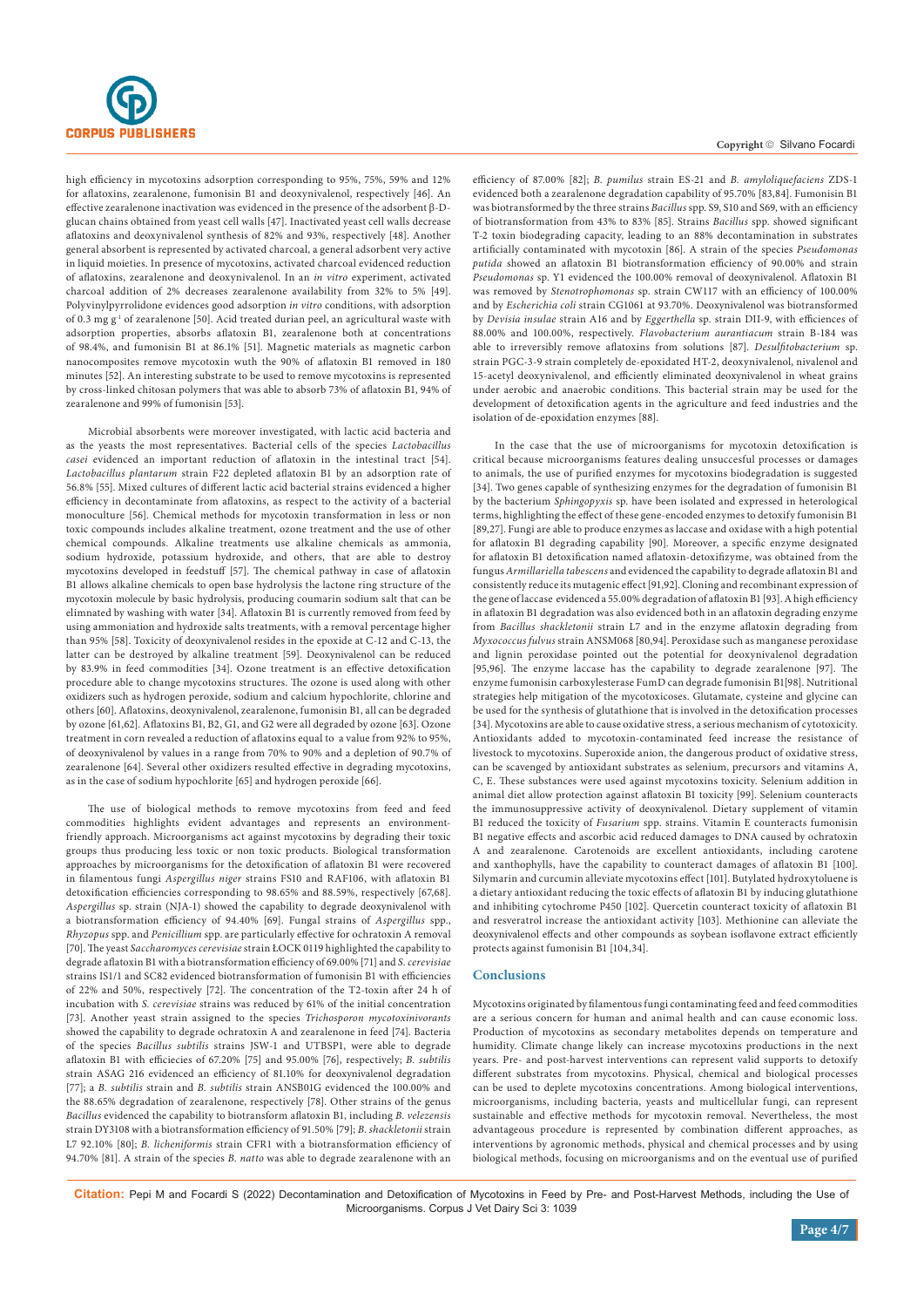

enzymes of microbial origin. It thus emerges that a multidisciplinary approach could give important results to obtain mycotoxins reduction and detoxification in feed and feed components. As future research and insights, further investigations could be carried out on processes using new autochthonous microorganisms capable of degrading mycotoxins.

#### **References**

- 1. European Commission (2022) Consolidated Text: Regulation (EC) No 183/2005 of the European Parliament and of the Council of 12 January 2005 Laying Down Requirements for Feed Hygiene (Text with EEA Relevance) Text with EEA Relevance.
- 2. BIOMIN (2020) World Mycotoxin Survey 2020. Annual Report n. 17; BIOMIN: Inzersdorf-Getzersdorf, Austria.
- 3. [Binder EM, Tan LM, Chin LJ, Handl J, Richard J \(2007\) Worldwide occurrence](https://www.sciencedirect.com/science/article/abs/pii/S0377840107002192)  [of mycotoxins in commodities, feeds and feed ingredients. Animal Feed Science](https://www.sciencedirect.com/science/article/abs/pii/S0377840107002192)  [and Technology 137\(3-4\): 265-282.](https://www.sciencedirect.com/science/article/abs/pii/S0377840107002192)
- 4. [Fumagalli F, Ottoboni M, Pinotti L, Cheli F \(2021\) Integrated mycotoxin](https://pubmed.ncbi.nlm.nih.gov/34437443/)  [management system in the feed supply chain: Innovative approaches. Toxins](https://pubmed.ncbi.nlm.nih.gov/34437443/)  [13\(8\): 572.](https://pubmed.ncbi.nlm.nih.gov/34437443/)
- 5. Lerda D (2011) Mycotoxin Facsheet. (4<sup>th</sup> edn), JRC 66956.
- 6. Palumbo R, Crisci A, Venâncio A, Cortiñ[as Abrahantes J, Dorne JL, et al. \(2020\)](https://pubmed.ncbi.nlm.nih.gov/31947721/)  [Occurrence and co-occurrence of mycotoxins in cereal-based feed and food.](https://pubmed.ncbi.nlm.nih.gov/31947721/)  [Microorganisms 8\(1\): 74.](https://pubmed.ncbi.nlm.nih.gov/31947721/)
- 7. Abdallah MF, Girgin G, Baydar T (2019) Mycotoxin detection in maize, commercial feed, and raw dairy milk samples from Assiut City, Egypt. Journal of Veterinary Science 6: 57.
- 8. [Dufera LT \(2020\) Management of mycotoxin in post-harvest food chain of](https://iiste.org/Journals/index.php/FSQM/article/view/53787)  [durable crops. Food Science and Quality Management 100: 12-20.](https://iiste.org/Journals/index.php/FSQM/article/view/53787)
- 9. Rychlik M, Humpf HU, Marko D, Dä[nicke S, Mally A, et al. \(2014\) Proposal of a](https://pubmed.ncbi.nlm.nih.gov/24962446/)  [comprehensive definition of modified and other forms of mycotoxins including](https://pubmed.ncbi.nlm.nih.gov/24962446/)  ["masked" mycotoxins. Mycotoxin Research 30\(4\): 197-205.](https://pubmed.ncbi.nlm.nih.gov/24962446/)
- 10. [Milani JM \(2013\) Ecological conditions affecting mycotoxin production in](https://www.agriculturejournals.cz/publicFiles/101701.pdf)  [cereals: A review. Veterinarni Medicina 58\(8\): 405-411.](https://www.agriculturejournals.cz/publicFiles/101701.pdf)
- 11. [Mannaa M, Kim KD \(2017a\) Influence of temperature and water activity on](https://pubmed.ncbi.nlm.nih.gov/29371792/)  [deleterious fungi and mycotoxin production during grain storage. Mycobiology](https://pubmed.ncbi.nlm.nih.gov/29371792/)  [45\(4\): 240-254.](https://pubmed.ncbi.nlm.nih.gov/29371792/)
- 12. [Perdoncini M, Sereia M, Scopel F, Formigoni M, Rigobello ES, et al. \(2019\)](https://www.intechopen.com/chapters/67599)  [Growth of fungal cells and the production of mycotoxins. Cell Growth.](https://www.intechopen.com/chapters/67599)
- 13. [Arcella D, Gergelova P, Innocenti ML, Steinkellner H \(2017\) Scientific report](https://efsa.onlinelibrary.wiley.com/doi/full/10.2903/j.efsa.2017.4972)  [on human and animal dietary exposure to T-2 and HT-2 toxin. European Food](https://efsa.onlinelibrary.wiley.com/doi/full/10.2903/j.efsa.2017.4972)  [Safety Authority \(EFSA\) Journal 15\(8\): 4972.](https://efsa.onlinelibrary.wiley.com/doi/full/10.2903/j.efsa.2017.4972)
- 14. [Doohan FM, Brennan J, Cooke BM \(2003\) Influence of climatic factors on](https://link.springer.com/article/10.1023/A:1026090626994)  *Fusarium* [species pathogenic to cereals. European Journal of Plant Pathology](https://link.springer.com/article/10.1023/A:1026090626994)  [109: 755-768.](https://link.springer.com/article/10.1023/A:1026090626994)
- 15. [Bryden WL \(2012\) Mycotoxin contamination of the feed supply chain:](https://www.sciencedirect.com/science/article/abs/pii/S0377840111005037)  [Implications for animal productivity and feed security. Animal Feed Science](https://www.sciencedirect.com/science/article/abs/pii/S0377840111005037)  [and Technology 173\(1-2\): 134-158.](https://www.sciencedirect.com/science/article/abs/pii/S0377840111005037)
- 16. [Van der Fels-Klerx HJ \(Ine\), Liu C, Battilani P \(2016\) Modelling climate change](https://www.wageningenacademic.com/doi/10.3920/WMJ2016.2066)  [impacts on mycotoxin contamination. World Mycotoxin Journal 9\(5\): 1-10.](https://www.wageningenacademic.com/doi/10.3920/WMJ2016.2066)
- 17. [Medina A, Rodríguez A, Magan N \(2015\) Climate change and mycotoxigenic](https://www.sciencedirect.com/science/article/abs/pii/S2214799315001319)  fungi: Impacts on mycotoxin production. Current Opinion in Food Science 5: [99-140.](https://www.sciencedirect.com/science/article/abs/pii/S2214799315001319)
- 18. [Moses JA, Jayas DS, Alagusundaram K \(2015\) Climate change and its](https://link.springer.com/article/10.1007/s40003-015-0152-z)  [implications on stored food grains. Agricultural Research 4: 21-30.](https://link.springer.com/article/10.1007/s40003-015-0152-z)
- 19. [Conte G, Fontanelli M, Galli F, Cotrozzi L, Pagni L, et al. \(2020\) Mycotoxins in](https://pubmed.ncbi.nlm.nih.gov/32751684/)  [feed and food and the role of ozone in their detoxification and degradation: An](https://pubmed.ncbi.nlm.nih.gov/32751684/)  [update. Toxins 12\(8\): 486.](https://pubmed.ncbi.nlm.nih.gov/32751684/)
- 20. [Daou R, Joubrane K, Maroun RG, Khabbaz LR, Ismail A, et al. \(2021\) Mycotoxins:](https://www.aimspress.com/article/doi/10.3934/agrfood.2021025?viewType=HTML)  [Factors influencing production and control strategies. AIMS Agriculture and](https://www.aimspress.com/article/doi/10.3934/agrfood.2021025?viewType=HTML)  [Food 6\(1\): 416-447.](https://www.aimspress.com/article/doi/10.3934/agrfood.2021025?viewType=HTML)
- 21. Sanchis V, Magan N (2004) Environmental conditions affecting mycotoxins. In: Magan N, Olsen M (Eds.), Mycotoxins in food: detection and control. Cambridge: Woodhead Publishing Ltd, UK, pp. 174-189.
- 22. Marín S, Magan N, Bellí [N, Ramos AJ, Canela R, et al. \(1999\) Two-dimensional](https://pubmed.ncbi.nlm.nih.gov/10574091/)  [profiles of fumonisin B1 production by](https://pubmed.ncbi.nlm.nih.gov/10574091/) *Fusarium moniliforme* and *Fusarium proliferatum* [in relation to environmental factors and potential for modelling](https://pubmed.ncbi.nlm.nih.gov/10574091/)  [toxin formation in maize grain. International Journal of Food Microbiology](https://pubmed.ncbi.nlm.nih.gov/10574091/)  [51\(2-3\): 159-167.](https://pubmed.ncbi.nlm.nih.gov/10574091/)
- 23. [Medina A, Magan N \(2011\) Temperature and water activity effects on production](https://pubmed.ncbi.nlm.nih.gov/21356443/)  of T-2 and HT-2 by *Fusarium* [langsethiae strains from north European countries.](https://pubmed.ncbi.nlm.nih.gov/21356443/)  [Food Microbiology 28\(3\): 392-398.](https://pubmed.ncbi.nlm.nih.gov/21356443/)
- 24. [Fleurat-Lessard F \(2017\) Integrated management of the risks of stored grain](https://www.sciencedirect.com/science/article/abs/pii/S0022474X16300911)  [spoilage by seedborne fungi and contamination by storage mould mycotoxins:](https://www.sciencedirect.com/science/article/abs/pii/S0022474X16300911)  [An update. Journal of Stored Products Research 71: 22-40.](https://www.sciencedirect.com/science/article/abs/pii/S0022474X16300911)
- 25. Ramos AJ, Labernia N, Marí[n S, Sanchis V, Magan N \(1998\) Effect of water](https://pubmed.ncbi.nlm.nih.gov/9849791/)  [activity and temperature on growth and ochratoxin production by three strains](https://pubmed.ncbi.nlm.nih.gov/9849791/)  of *Aspergillus ochraceus* [on a barley extract medium and on barley grains.](https://pubmed.ncbi.nlm.nih.gov/9849791/)  [International Journal of Food Microbiology 44\(1-2\): 133-140.](https://pubmed.ncbi.nlm.nih.gov/9849791/)
- 26. [Northolt MD, Van Egmond HP, Paulsch WE \(1979\) Ochratoxin A production](https://pubmed.ncbi.nlm.nih.gov/30812257/)  [by some fungal species in relation to water activity and temperature. Journal of](https://pubmed.ncbi.nlm.nih.gov/30812257/)  [Food Protection 42\(6\): 485-490.](https://pubmed.ncbi.nlm.nih.gov/30812257/)
- 27. Čolović R, Puvač[a N, Cheli F, Avantaggiato G, Greco D, et al. \(2019\)](https://pubmed.ncbi.nlm.nih.gov/31731462/)  [Decontamination of mycotoxin-contaminated feedstuffs and compound feed.](https://pubmed.ncbi.nlm.nih.gov/31731462/)  [Toxins 11\(11\): 617.](https://pubmed.ncbi.nlm.nih.gov/31731462/)
- 28. [Joubrane K, El Khoury A, Lteif R, Rizk T, Kallassy M, et al. \(2011\) Occurrence](https://pubmed.ncbi.nlm.nih.gov/23605926/)  [of aflatoxin B1 and ochratoxin A in Lebanese cultivated wheat. Mycotoxin](https://pubmed.ncbi.nlm.nih.gov/23605926/)  [Research 27\(4\): 249-257.](https://pubmed.ncbi.nlm.nih.gov/23605926/)
- 29. Mannaa M, Kim KD (2017b) Control strategies for deleterious grain fungi and mycotoxin production from preharvest to postharvest stages of cereal crops: A Review. Life Science and Natural Resources Research 25: 13-27.
- 30. [Food and Agriculture Organization \(2007\) On-farm mycotoxin control in food](https://www.fao.org/3/a1416e/a1416e.pdf)  [and feed grain.](https://www.fao.org/3/a1416e/a1416e.pdf)
- 31. Munkvold G (2014) Crop management practices to minimize the risk of mycotoxins contamination in temperate‐zone maize. In: Leslie JF, Logrieco AF (Eds.), Mycotoxin Reduction in Grain Chain. pp. 59-77.
- 32. [Rose LJ, Okoth S, Flett BC, et al. \(2019\) Preharvest management strategies and](https://www.intechopen.com/chapters/61941)  [their impact on mycotoxigenic fungi and associated mycotoxins. Fungi and](https://www.intechopen.com/chapters/61941)  [Mycotoxins.](https://www.intechopen.com/chapters/61941)
- 33. [Mahuku G, Nzioki HS, Mutegi C, Kanampiu F, Narrod C, et al. \(2019\) Pre-harvest](https://www.sciencedirect.com/science/article/pii/S0956713518304419)  [management is a critical practice for minimizing aflatoxin contamination of](https://www.sciencedirect.com/science/article/pii/S0956713518304419)  [maize. Food Control 96: 219-226.](https://www.sciencedirect.com/science/article/pii/S0956713518304419)
- 34. [Liu M, Zhao L, Gong G, Zhang L, Shi L, et al. \(2022\) Invited review: Remediation](https://jasbsci.biomedcentral.com/articles/10.1186/s40104-021-00661-4)  [strategies for mycotoxin control in feed. Journal of Animal Science and](https://jasbsci.biomedcentral.com/articles/10.1186/s40104-021-00661-4)  [Biotechnology 13: 19.](https://jasbsci.biomedcentral.com/articles/10.1186/s40104-021-00661-4)
- 35. [Matumba L, Poucke CV, Ediage EN, Jacobs B, Saeger SD \(2015\) Effectiveness](https://pubmed.ncbi.nlm.nih.gov/25785488/)  [of hand sorting, flotation/washing, dehulling and combinations thereof on the](https://pubmed.ncbi.nlm.nih.gov/25785488/)  [decontamination of mycotoxin-contaminated white maize. Food Additives](https://pubmed.ncbi.nlm.nih.gov/25785488/)  [& Contaminants: Part A: Chemistry, Analysis, Control, Exposure & Risk](https://pubmed.ncbi.nlm.nih.gov/25785488/)  [Assessment 32\(6\): 960-969.](https://pubmed.ncbi.nlm.nih.gov/25785488/)
- 36. [Pankaj SK, Shi H, Keenera KM \(2018\) A review of novel physical and chemical](https://www.sciencedirect.com/science/article/abs/pii/S092422441730033X)  [decontamination technologies for aflatoxin in food. Trends in Food Science and](https://www.sciencedirect.com/science/article/abs/pii/S092422441730033X)  [Technology 71: 73-83.](https://www.sciencedirect.com/science/article/abs/pii/S092422441730033X)
- 37. [He JW, Zhou T \(2010\) Patented techniques for detoxification of mycotoxins in](https://pubmed.ncbi.nlm.nih.gov/20653554/)  [feeds and food matrices. Recent Patents on Food, Nutrition & Agriculture 2\(2\):](https://pubmed.ncbi.nlm.nih.gov/20653554/)  [96-104.](https://pubmed.ncbi.nlm.nih.gov/20653554/)
- 38. Aziz NH, Moussa LAA, Far FM (2004) Reduction of fungi and mycotoxins formation in seeds by gamma-radiation. Journal of Food Safety 24(2): 109-127.
- 39. Adamovic M, Stojanovic M, Grubišic M, Ileš [D, Milojkovic J \(2011\) Importance](http://www.mjas.ukim.edu.mk/files/mjas-01-01-_2011_-030-adamovic.pdf)  [of aluminosilicate minerals in safe food production. Macedonian Journal of](http://www.mjas.ukim.edu.mk/files/mjas-01-01-_2011_-030-adamovic.pdf)  [Animal Science 1\(1\): 175-180.](http://www.mjas.ukim.edu.mk/files/mjas-01-01-_2011_-030-adamovic.pdf)
- 40. [Hart F \(2014\) The use of naturally occurring minerals in animal feed. Industrial](https://www.indmin.com/Article/3382012/Diatomite/The-use-of-naturally-occurring-minerals-in-animal-feed.html)  [Minerals 565: 22.](https://www.indmin.com/Article/3382012/Diatomite/The-use-of-naturally-occurring-minerals-in-animal-feed.html)
- 41. [Li Y, Tian GY, Dong GY, Bai SS, Han XY, et al. \(2018\) Research progress on](https://www.sciencedirect.com/science/article/abs/pii/S0169131718303387)  [the raw and modified montmorillonites as adsorbents for mycotoxins: A review.](https://www.sciencedirect.com/science/article/abs/pii/S0169131718303387)  [Applied Clay Science 163: 299-311.](https://www.sciencedirect.com/science/article/abs/pii/S0169131718303387)
- 42. European Commission (2013) Commission Regulation (EC) No 1060/2013 of 29 October 2013 concerning the authorisation of bentonite as feed additive for all animal species. 289: 33-37.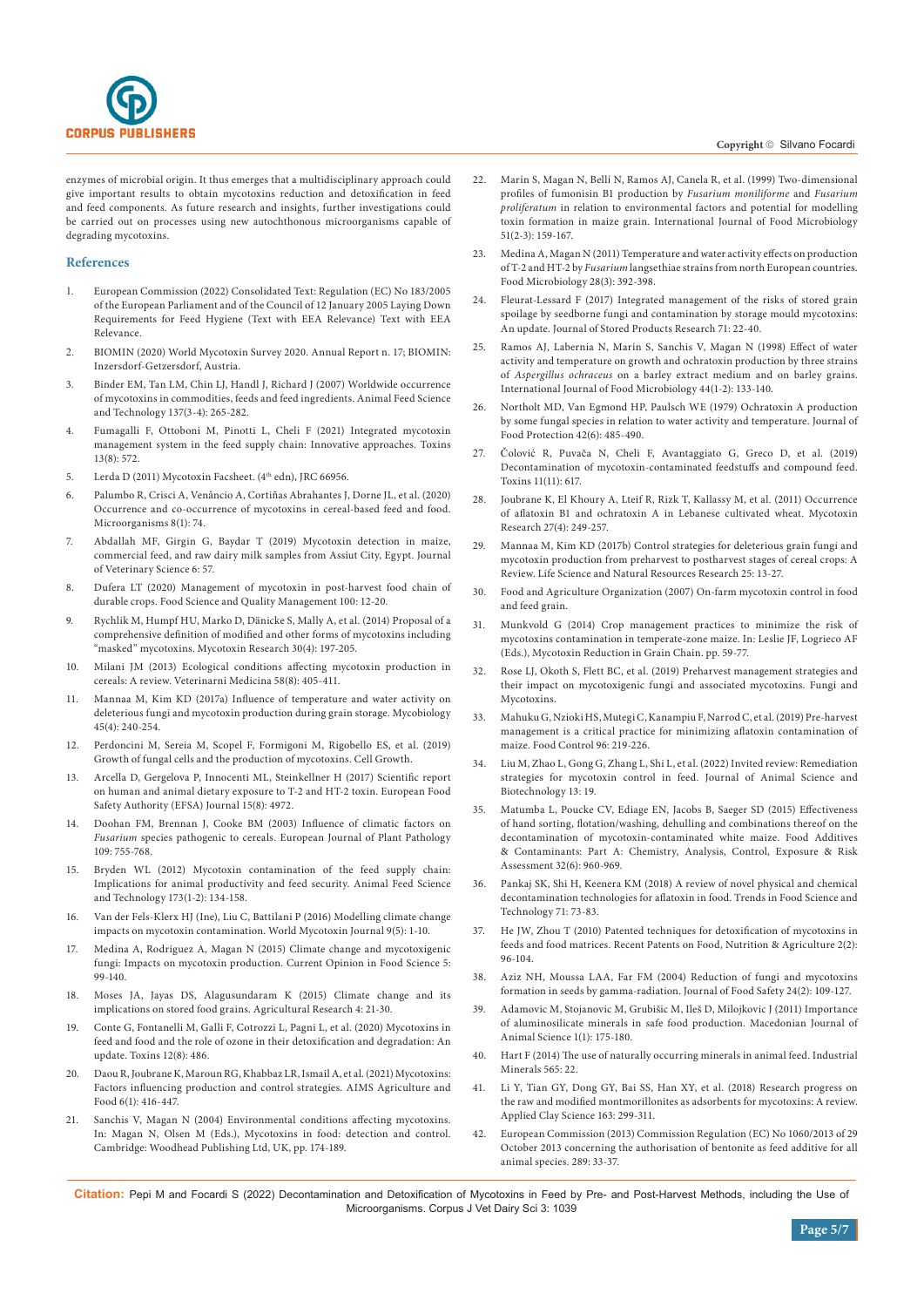

- 43. Vila-Donat P, Marí[n S, Sanchis V, Ramos AJ \(2020\) Tri-octahedral bentonites as](https://pubmed.ncbi.nlm.nih.gov/32529969/)  [potential technological feed additive for fusarium mycotoxin reduction. Food](https://pubmed.ncbi.nlm.nih.gov/32529969/)  [Additives & Contaminants: Part A: Chemistry, Analysis, Control, Exposure &](https://pubmed.ncbi.nlm.nih.gov/32529969/)  [Risk Assessment 37\(8\): 1374-1387.](https://pubmed.ncbi.nlm.nih.gov/32529969/)
- 44. [Wang G, Lian C, Xi YF, Sun ZM, Zheng SL \(2018\) Evaluation of nonionic](https://www.sciencedirect.com/science/article/abs/pii/S0021979718301607)  [surfactant modified montmorillonite as mycotoxins adsorbent for aflatoxin B1](https://www.sciencedirect.com/science/article/abs/pii/S0021979718301607)  [and zearalenone. Journal of Colloid and Interface Science 518: 48-56.](https://www.sciencedirect.com/science/article/abs/pii/S0021979718301607)
- 45. [Wei JT, Wu KT, Sun H, Khalil MM, Dai JF, et al. \(2019\) A novel modified](https://pubmed.ncbi.nlm.nih.gov/30987049/)  [hydrated sodium calcium aluminosilicate \(HSCAS\) adsorbent can effectively](https://pubmed.ncbi.nlm.nih.gov/30987049/)  [reduce T-2 toxin-induced toxicity in growth performance, nutrient digestibility,](https://pubmed.ncbi.nlm.nih.gov/30987049/)  [serum biochemistry, and small intestinal morphology in chicks. Toxins \(Basel\)](https://pubmed.ncbi.nlm.nih.gov/30987049/)  [11\(4\): 199.](https://pubmed.ncbi.nlm.nih.gov/30987049/)
- Aly SE, Abdel-Galil MM, Abdel-Wahhab MA (2004) Application of adsorbent [agents technology in the removal of aflatoxin B1 and fumonisin B1 from malt](https://pubmed.ncbi.nlm.nih.gov/15350680/)  [extract. Food and Chemical Toxicology 42\(11\): 1825-1831.](https://pubmed.ncbi.nlm.nih.gov/15350680/)
- 47. Yiannikouris A, André G, Bulé[on A, Jeminet G, Canet I, et al. \(2004\)](https://pubmed.ncbi.nlm.nih.gov/15530031/)  [Comprehensive conformational study of key interactions involved in](https://pubmed.ncbi.nlm.nih.gov/15530031/)  [zearalenone complexation with beta-D-glucans. Biomacromolecules 5\(6\): 2176-](https://pubmed.ncbi.nlm.nih.gov/15530031/) [2185.](https://pubmed.ncbi.nlm.nih.gov/15530031/)
- 48. Howes AD, Newman KE (1999) Compositions and methods for removal of mycotoxins from animal feed. US Patent Publ, No.6045834 A.
- 49. [Avantaggiato G, Havenaar R, Visconti A \(2003\) Assessing the zearalenone](https://pubmed.ncbi.nlm.nih.gov/12909260/)[binding activity of adsorbent materials during passage through a dynamic](https://pubmed.ncbi.nlm.nih.gov/12909260/) *in vitro* [gastrointestinal model. Food and Chemical Toxicology 41\(10\): 1283-1290.](https://pubmed.ncbi.nlm.nih.gov/12909260/)
- 50. Ramos AJ, Hernández E (1996) *In vitro* [aflatoxin adsorption by means of a](https://www.sciencedirect.com/science/article/abs/pii/S0377840196009686)  [montmorillonite silicate. A study of adsorption isotherms. Animal Feed Science](https://www.sciencedirect.com/science/article/abs/pii/S0377840196009686)  [and Technology 62\(2-4\): 263-269.](https://www.sciencedirect.com/science/article/abs/pii/S0377840196009686)
- 51. [Adunphatcharaphon S, Petchkongkaew A, Greco D, D'Ascanio D, Visessanguan](https://pubmed.ncbi.nlm.nih.gov/32046316/)  [W, et al. \(2020\) The effectiveness of durian peel as a multi-mycotoxin adsorbent.](https://pubmed.ncbi.nlm.nih.gov/32046316/)  [Toxins \(Basel\) 12\(2\): 108.](https://pubmed.ncbi.nlm.nih.gov/32046316/)
- 52. Khan F, Zahoor M (2014) *In vivo* [detoxification of aflatoxinB1 by magnetic](https://bmcvetres.biomedcentral.com/articles/10.1186/s12917-014-0255-y)  [carbon nanostructures prepared from bagasse. BMC Veterinary Research 10:](https://bmcvetres.biomedcentral.com/articles/10.1186/s12917-014-0255-y)  [255.](https://bmcvetres.biomedcentral.com/articles/10.1186/s12917-014-0255-y)
- 53. [Zhao ZY, Liu N, Yang LC, Wang JH, Song SQ, et al. \(2015\) Cross-linked chitosan](https://www.sciencedirect.com/science/article/abs/pii/S0956713515300098)  [polymers as generic adsorbents for simultaneous adsorption of multiple](https://www.sciencedirect.com/science/article/abs/pii/S0956713515300098)  [mycotoxins. Food Control 57: 362-369.](https://www.sciencedirect.com/science/article/abs/pii/S0956713515300098)
- 54. [Hernandez-Mendoza A, Guzman-De-Pe](https://link.springer.com/article/10.1051/dst/2010030)ña D, González-Córdova AF, VallejoCórdoba B, Garcia HS (2010) *In vivo* [assessment of the potential](https://link.springer.com/article/10.1051/dst/2010030)  protective effect of *Lactobacillus casei* [Shirota against aflatoxin B1. Dairy Science](https://link.springer.com/article/10.1051/dst/2010030)  [& Technology 90\(6\): 729-740.](https://link.springer.com/article/10.1051/dst/2010030)
- 55. Zeng D, Tang YR, Ni XQ, Zhang ZL, Ran J (2009) Absorption characteristics of Lactobacillus plantarum F22 to aflatoxin B1. Journal of Food Science 30: 23.
- 56. [Halttunen T, Collado MC, El-Nezami H, Meriluoto J, Salminen S \(2008\)](https://pubmed.ncbi.nlm.nih.gov/18028332/)  [Combining strains of lactic acid bacteria may reduce their toxin and heavy metal](https://pubmed.ncbi.nlm.nih.gov/18028332/)  [removal efficiency from aqueous solution. Letters in Applied Microbiology](https://pubmed.ncbi.nlm.nih.gov/18028332/)  [46\(2\): 160- 165.](https://pubmed.ncbi.nlm.nih.gov/18028332/)
- 57. Dvorák M (1990) Possibilities of chemical detoxification of aflatoxin. Veterinary Medicine (Praha) 35(1): 37-42.
- 58. [Gardner HK, Koltun SP, Dollear FG, Rayner ET \(1971\) Inactivation of aflatoxins](https://pubmed.ncbi.nlm.nih.gov/5107811/)  [in peanut and cottonseed meals by ammoniation. Journal of the American Oil](https://pubmed.ncbi.nlm.nih.gov/5107811/)  [Chemists' Society 48\(2\): 70-73.](https://pubmed.ncbi.nlm.nih.gov/5107811/)
- 59. Shapira R, Paster N (2004) Control of mycotoxins in storage and techniques for their decontamination. Mycotoxins Food Detect Control 190: 223.
- 60. [McKenzie KS, Sarr AB, Mayura K, Bailey RH, Miller DR, et al. \(1997\) Oxidative](https://pubmed.ncbi.nlm.nih.gov/9350226/)  [degradation and detoxification using a novel source of ozone. Food and](https://pubmed.ncbi.nlm.nih.gov/9350226/)  [Chemical Toxicology 35\(8\): 807-820.](https://pubmed.ncbi.nlm.nih.gov/9350226/)
- 61. [Alencar ER, Faroni LR, Soares NF, Silva WA, Carvalho MC \(2012\) Efficacy of](https://pubmed.ncbi.nlm.nih.gov/22095762/)  [ozone as a fungicidal and detoxifying agent of aflatoxins in peanuts. Journal of](https://pubmed.ncbi.nlm.nih.gov/22095762/)  [the Science of Food and Agriculture 92\(4\): 899-905.](https://pubmed.ncbi.nlm.nih.gov/22095762/)
- 62. [Santos Alexandre AP, Vela-Paredes RS, Santos AS, Costa NS, CanniattiBrazaca](https://pubmed.ncbi.nlm.nih.gov/29377761/)  [SG, et al. \(2018\) Ozone treatment to reduce deoxynivalenol \(DON\) and](https://pubmed.ncbi.nlm.nih.gov/29377761/)  [zearalenone \(ZEN\) contamination in wheat bran and its impact on nutritional](https://pubmed.ncbi.nlm.nih.gov/29377761/)  [quality. Food Additives & Contaminants: Part A: Chemistry, Analysis, Control,](https://pubmed.ncbi.nlm.nih.gov/29377761/)  [Exposure & Risk Assessment 35\(6\): 1189-1199.](https://pubmed.ncbi.nlm.nih.gov/29377761/)
- Copyright © Silvano Focardi
- 63. [Agriopoulou S, Koliadima A, Karaiskakis G, Kapolos J \(2016\) Kinetic study of](https://pubag.nal.usda.gov/catalog/5266015)  [aflatoxins' degradation in the presence of ozone. Food Control 61: 221-226.](https://pubag.nal.usda.gov/catalog/5266015)
- 64. [Qi LJ, Li YL, Luo XH, Wang R, Zheng RH, et al. \(2016\) Detoxification of](https://pubmed.ncbi.nlm.nih.gov/27599389/)  [zearalenone and ochratoxin A by ozone and quality evaluation of ozonised](https://pubmed.ncbi.nlm.nih.gov/27599389/)  [corn. Food Additives & Contaminants: Part A: Chemistry, Analysis, Control,](https://pubmed.ncbi.nlm.nih.gov/27599389/)  [Exposure & Risk Assessment 33\(11\): 1700-1710.](https://pubmed.ncbi.nlm.nih.gov/27599389/)
- 65. [Natarajan KR, Rhee KC, Cater CM, Mattil KF \(1975\) Destruction of aflatoxins](https://pubmed.ncbi.nlm.nih.gov/1133435/)  [in peanut protein isolates by sodium hypochlorite. Journal of the American Oil](https://pubmed.ncbi.nlm.nih.gov/1133435/)  [Chemists' Society 52\(5\): 160-163.](https://pubmed.ncbi.nlm.nih.gov/1133435/)
- 66. Altug T, Yousef AE, Marth EH (1990) Degradation of aflatoxin  $B<sub>1</sub>$  in dried figs by [sodium bisulfite with or without heat, ultraviolet energy or hydrogen peroxide.](https://pubmed.ncbi.nlm.nih.gov/31018365/)  [Journal of Food Protection 53\(7\): 581-582.](https://pubmed.ncbi.nlm.nih.gov/31018365/)
- 67. [Fang QA, Du MR, Chen JW, Liu T, Zheng Y, et al. \(2020\) Degradation and](https://pubmed.ncbi.nlm.nih.gov/33291337/)  [detoxification of aflatoxin B1 by tea-derived Aspergillus niger RAF106. Toxins](https://pubmed.ncbi.nlm.nih.gov/33291337/)  [\(Basel\) 12\(12\): 777.](https://pubmed.ncbi.nlm.nih.gov/33291337/)
- 68. [Qiu TY, Wang HM, Yang Y, Yu J, Ji J, et al. \(2021\) Exploration of biodegradation](https://www.sciencedirect.com/science/article/abs/pii/S0956713520305259)  [mechanism by AFB1-degrading strain](https://www.sciencedirect.com/science/article/abs/pii/S0956713520305259) *Aspergillus niger* FS10 and its metabolic [feedback. Food Control 121\(2\): 107609.](https://www.sciencedirect.com/science/article/abs/pii/S0956713520305259)
- 69. [He CH, Fan YH, Liu GF, Zhang HB \(2008\) Isolation and identification of a strain](https://pubmed.ncbi.nlm.nih.gov/19330081/)  of *Aspergillus tubingensis* [with deoxynivalenol biotransformation capability.](https://pubmed.ncbi.nlm.nih.gov/19330081/)  [International Journal of Molecular Sciences 9\(12\): 2366-2375.](https://pubmed.ncbi.nlm.nih.gov/19330081/)
- 70. Abrunhosa L, Paterson R, Venâ[ncio A \(2010\) Biodegradation of Ochratoxin A](https://pubmed.ncbi.nlm.nih.gov/22069627/)  [for Food and Feed Decontamination. Toxins 2: 1078-1099.](https://pubmed.ncbi.nlm.nih.gov/22069627/)
- 71. Chlebicz A, Śliżewska K (2020) *In vitro* [detoxification of aflatoxin B1,](https://pubmed.ncbi.nlm.nih.gov/30721525/)  [deoxynivalenol, fumonisins, T-2 Toxin and zearalenone by probiotic bacteria](https://pubmed.ncbi.nlm.nih.gov/30721525/)  [from genus lactobacillus and](https://pubmed.ncbi.nlm.nih.gov/30721525/) *Saccharomyces cerevisiae* yeast. Probiotics and [Antimicrobial Proteins 12\(1\): 289-301.](https://pubmed.ncbi.nlm.nih.gov/30721525/)
- 72. Styriak I, Conková E, Kmec V, Bö[hm J, Razzazi E \(2001\) The use of yeast for](https://pubmed.ncbi.nlm.nih.gov/23605753/)  [microbial degradation of some selected mycotoxins. Mycotoxin Research 17\(1\):](https://pubmed.ncbi.nlm.nih.gov/23605753/)  [24-27.](https://pubmed.ncbi.nlm.nih.gov/23605753/)
- 73. [Janik E, Niemcewicz M, Podogrocki M, Ceremuga M, Stela M, Bijak M \(2021\)](https://pubmed.ncbi.nlm.nih.gov/34833960/)  [T-2 toxin—The most toxic trichothecene mycotoxin: metabolism, toxicity, and](https://pubmed.ncbi.nlm.nih.gov/34833960/)  [decontamination strategies. Molecules 26: 6868.](https://pubmed.ncbi.nlm.nih.gov/34833960/)
- 74. [Vekiru E, Hametner C, Mitterbauer R, Rechthaler J, Adam G, et al. \(2010\)](https://pubmed.ncbi.nlm.nih.gov/20118365/)  [Cleavage of zearalenone by trichosporon mycotoxinivorans to a novel](https://pubmed.ncbi.nlm.nih.gov/20118365/)  [nonestrogenic metabolite. Applied and Environmental Microbiology 76\(7\):](https://pubmed.ncbi.nlm.nih.gov/20118365/)  [2353-2359.](https://pubmed.ncbi.nlm.nih.gov/20118365/)
- 75. [Xia XH, Zhang Y, Li MY, Garba B, Zhang Q, Wang Y, et al. \(2017\) Isolation and](https://www.sciencedirect.com/science/article/abs/pii/S0956713516307265)  characterization of a *Bacillus subtilis* [strain with aflatoxin B1 biodegradation](https://www.sciencedirect.com/science/article/abs/pii/S0956713516307265)  [capability. Food Control 75: 92-98.](https://www.sciencedirect.com/science/article/abs/pii/S0956713516307265)
- 76. [Farzaneh M, Shi ZQ, Ghassempour A, Sedaghat N, Ahmadzadeh M, et al. \(2012\)](https://www.sciencedirect.com/science/article/abs/pii/S0956713511002477)  Aflatoxin B1 degradation by *Bacillus subtilis* [UTBSP1 isolated from pistachio](https://www.sciencedirect.com/science/article/abs/pii/S0956713511002477)  [nuts of Iran. Food Control 23\(1\): 100-106.](https://www.sciencedirect.com/science/article/abs/pii/S0956713511002477)
- 77. [Jia R, Cao L, Liu W, Shen Z \(2021\) Detoxification of deoxynivalenol by](https://link.springer.com/article/10.1007/s00217-020-03607-8) *Bacillus subtilis* [ASAG 216 and characterization the degradation process. European Food](https://link.springer.com/article/10.1007/s00217-020-03607-8)  [Research and Technology 247: 67-76.](https://link.springer.com/article/10.1007/s00217-020-03607-8)
- 78. [Lei YP, Zhao LH, Ma QG, Zhang JY \(2014\) Degradation of zearalenone in swine](https://www.sciencegate.app/document/10.3920/wmj2013.1623)  feed and feed ingredients by *Bacillus subtilis* [ANSB01G. Duxbury Press 7\(2\): 143-](https://www.sciencegate.app/document/10.3920/wmj2013.1623) [151.](https://www.sciencegate.app/document/10.3920/wmj2013.1623)
- 79. [Shu X, Wang YT, Zhou Q, Li MH, Hu H, et al. \(2018\) Biological degradation of](https://pubmed.ncbi.nlm.nih.gov/30110983/)  [aflatoxin B1 by cell-free extracts of](https://pubmed.ncbi.nlm.nih.gov/30110983/) *Bacillus velezensis* DY3108 with broad pH [stability and excellent thermostability. Toxins \(Basel\) 10\(8\): 330.](https://pubmed.ncbi.nlm.nih.gov/30110983/)
- 80. [Xu L, Ahmed MF, Sangare L, Zhao YJ, Selvaraj JN, et al. \(2017\) Novel aflatoxin](https://pubmed.ncbi.nlm.nih.gov/28098812/)degrading enzyme from *Bacillus shackletonii* [L7. Toxins \(Basel\) 9\(1\): 36.](https://pubmed.ncbi.nlm.nih.gov/28098812/)
- 81. [Raksha Rao K, Vipin AV, Hariprasad P, Anu Appaiah KA, Venkateswaran G](https://www.sciencedirect.com/science/article/abs/pii/S0956713516303474)  [\(2016\) Biological detoxification of aflatoxin B1 by](https://www.sciencedirect.com/science/article/abs/pii/S0956713516303474) *Bacillus licheniformis* CFR1. [Food Control 71: 234-241.](https://www.sciencedirect.com/science/article/abs/pii/S0956713516303474)
- 82. [Ju J, Tinyiro SE, Yao WR, Yu H \(2019\) The ability of](https://ifst.onlinelibrary.wiley.com/doi/abs/10.1111/jfpp.14122) *Bacillus subtilis* and *Bacillus natto* [to degrade zearalenone and its application in food. Journal of Food](https://ifst.onlinelibrary.wiley.com/doi/abs/10.1111/jfpp.14122)  [Processing and Preservation 43\(10\): e14122.](https://ifst.onlinelibrary.wiley.com/doi/abs/10.1111/jfpp.14122)
- 83. [Wang G, Yu MZ, Dong F, Shi JR, Xu JH \(2017\) Esterase activity inspired selection](https://www.sciencedirect.com/science/article/abs/pii/S0956713517300312)  [and characterization of zearalenone degrading bacteria](https://www.sciencedirect.com/science/article/abs/pii/S0956713517300312) *Bacillus pumilus* ES21. [Food Control 77: 57-64.](https://www.sciencedirect.com/science/article/abs/pii/S0956713517300312)

**Citation:** Pepi M and Focardi S (2022) Decontamination and Detoxification of Mycotoxins in Feed by Pre- and Post-Harvest Methods, including the Use of Microorganisms. Corpus J Vet Dairy Sci 3: 1039

**Page 6/7**